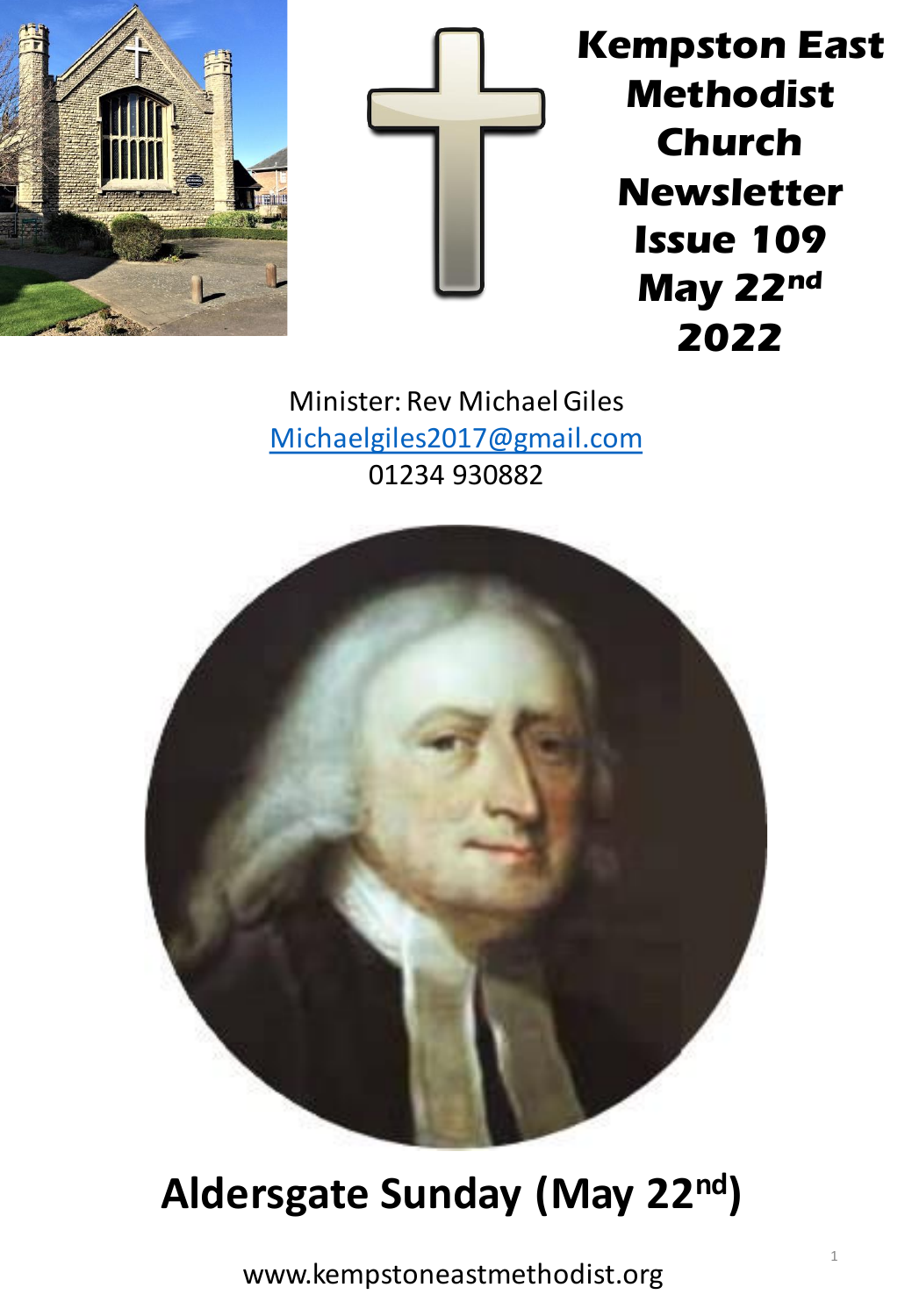

# **Saw the end of...**

17th May 2021 saw the end of "lockdown" in England and I finally exchanged contracts for my new home. So, one year on, how has life changed for us all? The pandemic made us slow down and recognize what is important in our life. There was a great deal of sadness and hardship but I never cease to marvel how resilient and resourceful we all are. We became more aware of our neighbours and their needs. We made masks for the NHS and shopped for the disabled and needy. I pray that now life is "normal" again that the community spirit of loving and caring will carry on. We as a church should be seen to encourage and grow to enable us to truly serve the people of Kempston and the wider world.

For myself, the decision to leave my home after my husband died, was very hard but it was too big for me on my own and I was very unhappy. Where I live now, still here in Kempston, is a gated complex of 30 small bungalows set in beautiful gardens. All the residents are retired and we look after each other although our warden is always on hand for emergencies. There are three of us called Julie so we have nicknames. They call me Church Julie of which I am very proud, They all love me and respect me for my faith, Sunday School days still fresh in their memory!

In our afternoon tea chats they like updates on the activities at Kempston East. I feel God chose my new home I am happy and contented and glad for the opportunity to bear witness of the love of Jesus Christ. Most of the residents have mobility problems or their families visit on Sundays so it's good to talk about the Sunday service or share the videos as few have broadband. We all need our happy memories but we must look forward to using our experiences during the pandemic for the good of our community and I am sure that with God's help we will.

May God bless you all this coming week.

Julie Cunliffe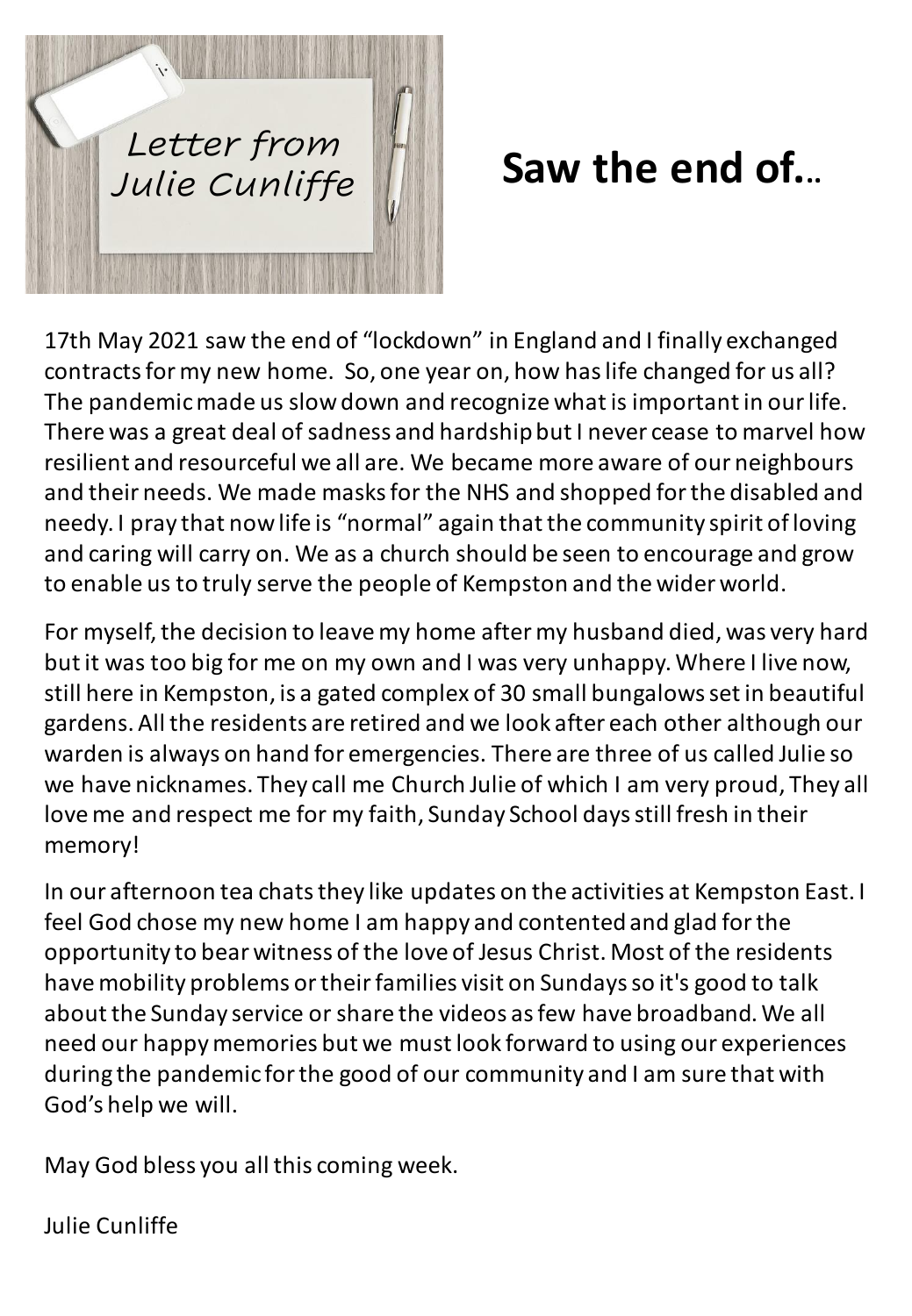



Since my last report, we started the new year with party nights for all four sections – normally we would hold our party night before Christmas, but this got postponed due to covid, but nevertheless a good time was eventually had by all. At Company and Seniors, we continued to work on a DIY project renovating a set of bed side cabinets, we have held two sports evenings at Biddenham Upper School, completed football noughts and crosses, a calories and fitness challenge evening, an Escape Room activity and also learnt about the winter Olympics.

In March we were eventually able to go and see MK Lightening play ice hockey. It was an eventful game with MK lightning eventually taking the lead – but plenty of players ended up in the sin bin, in fact I think most ended up there at some point during the match, and sometimes it felt like more players were off than on! Since the new year we have seen a return to Battalion events and competitions, in Kempston we have hosted the Battalion Frist Aid Competition which we came second in and the Battalion Company and Senior Table Tennis. We won the company table tennis and came second in the senior's competition. Our Anchors and Juniors also entered the Battalion Ten Pin Bowling Competition, our Anchors Boys came 2nd and the Juniors 3rd, and one of our Anchors won the best individual score (although I think the bumper lanes may have been a significant help!) We still have a number of battalion competitions to come, the Anchors and Juniors Art, and the Company and Seniors Ultimate Frisbee, as well as a trip to Life to the Max for all ages – a fun fair style event at BBHQ and the Anchors have a trip to Mead Open Farm.

This year's display marked my last as our Company Captain. I am very pleased to confirm, as you should all be aware, that Church Council has appointed Mr Alistair Marriot, to take over as the Company Captain, and I have appointed Mr Dominic Simms to take over as Officer-In-Charge of the Company Section. Having worked closely with them and all of our leaders over the past number of years – I know that our company is in very safe hands and has a bright future to look forward to as it continues to serve the young people of Kempston.

Philip Timms, Company Captain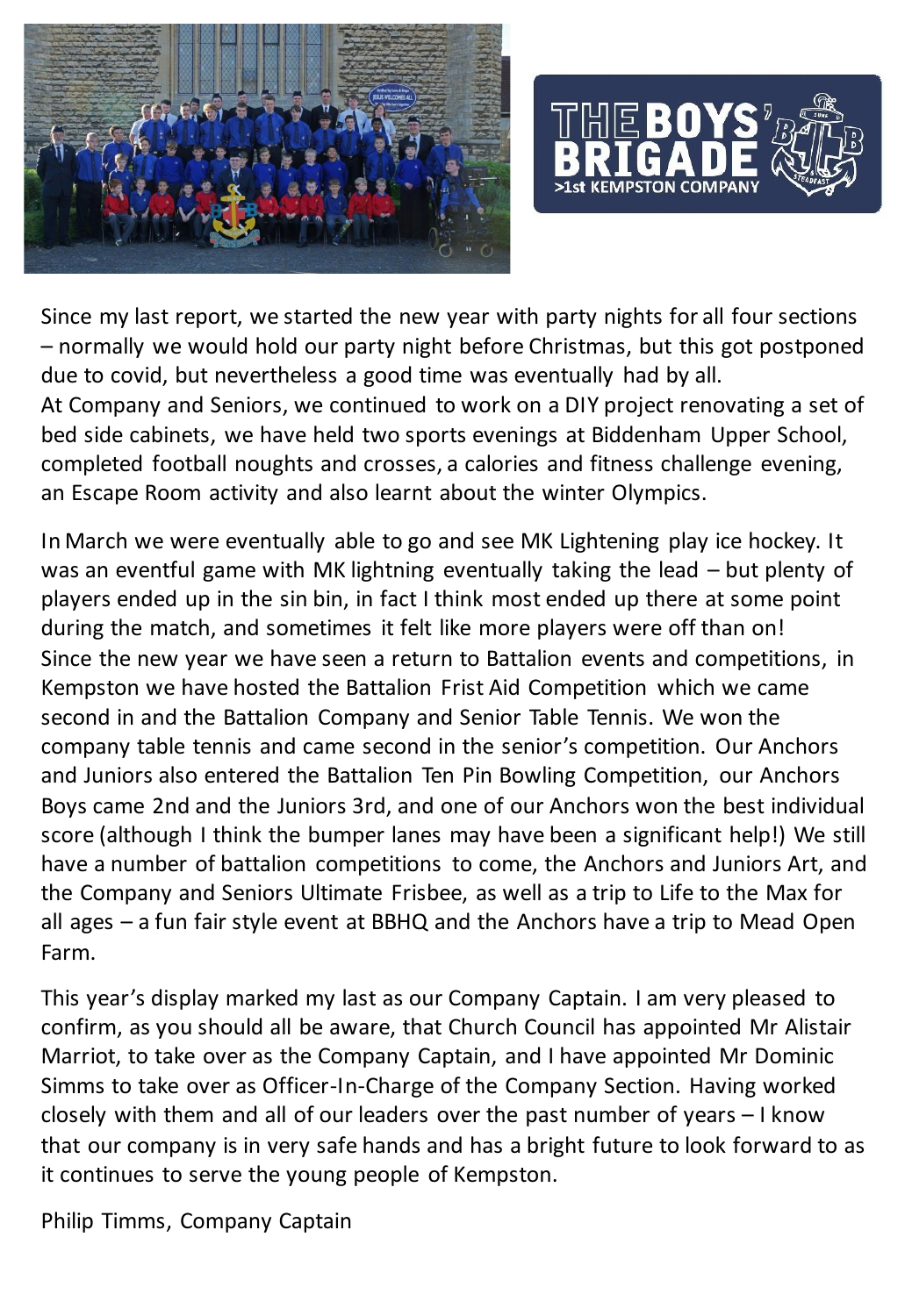

### **Aldersgate Sunday**

The front cover has this picture of John Wesley with the information that today (May  $22<sup>nd</sup>$ ) is Aldersgate Sunday. But what is Aldersgate Sunday? And what is it not? We're so used to words ending in 'gate' as denoting some kind of scandal – 'partygate', 'beergate' and, of course, the first of these, 'Watergate'. Aldersgate is not a scandal in that sense; it's a street in London.

On May 24th 1738, John Wesley unwillingly attended worship at a Moravian 'Religious Society' meeting on Aldersgate Street in London. It was during this service that he felt his "heart strangely warmed", as he experienced God's love in a most personal and lifegiving way. Until then he had known God in his mind, but not in his heart. Now he understood the value of a personal experience of God that would bring assurance of

salvation to the believer. A plaque in Aldersgate Street commemorates that event.

May 24<sup>th</sup> is now celebrated in the Methodist Church as 'Wesley Day', with the Sunday closest to May 24<sup>th</sup> being called Aldersgate Sunday. This is today, May  $22^{nd}$ , this year. It commemorates a life-changing moment in the Christian journey of John Wesley, the most prominent of the founders of Methodism.

Aldersgate Sunday is a great opportunity to celebrate the work of God in our lives, and to reflect on how we should respond to everything that God has given us.



If you would like to hear more about Aldersgate Sunday and the conversion of the Wesleys, Rev Barbara Glasson, who was President of the Methodist Conference recorded a short video reflection for Aldersgate Sunday in 2020 (a time which, I'm sure, you remember as being the first of the Covid lockdowns).

#### You can **download an mp4 file of Barbara Glasson's [Reflection for Aldersgate Sunday](https://vimeo.com/methodistchurch/download/420653551/6b9aea7a00)  here**

You can also read a prayer for Aldersgate Sunday written by Rev Dr Martyn Atkins by clicking [here](https://www.methodist.org.uk/our-faith/worship/singing-the-faith-plus/seasons-and-themes/special-sundays/aldersgate-sunday/).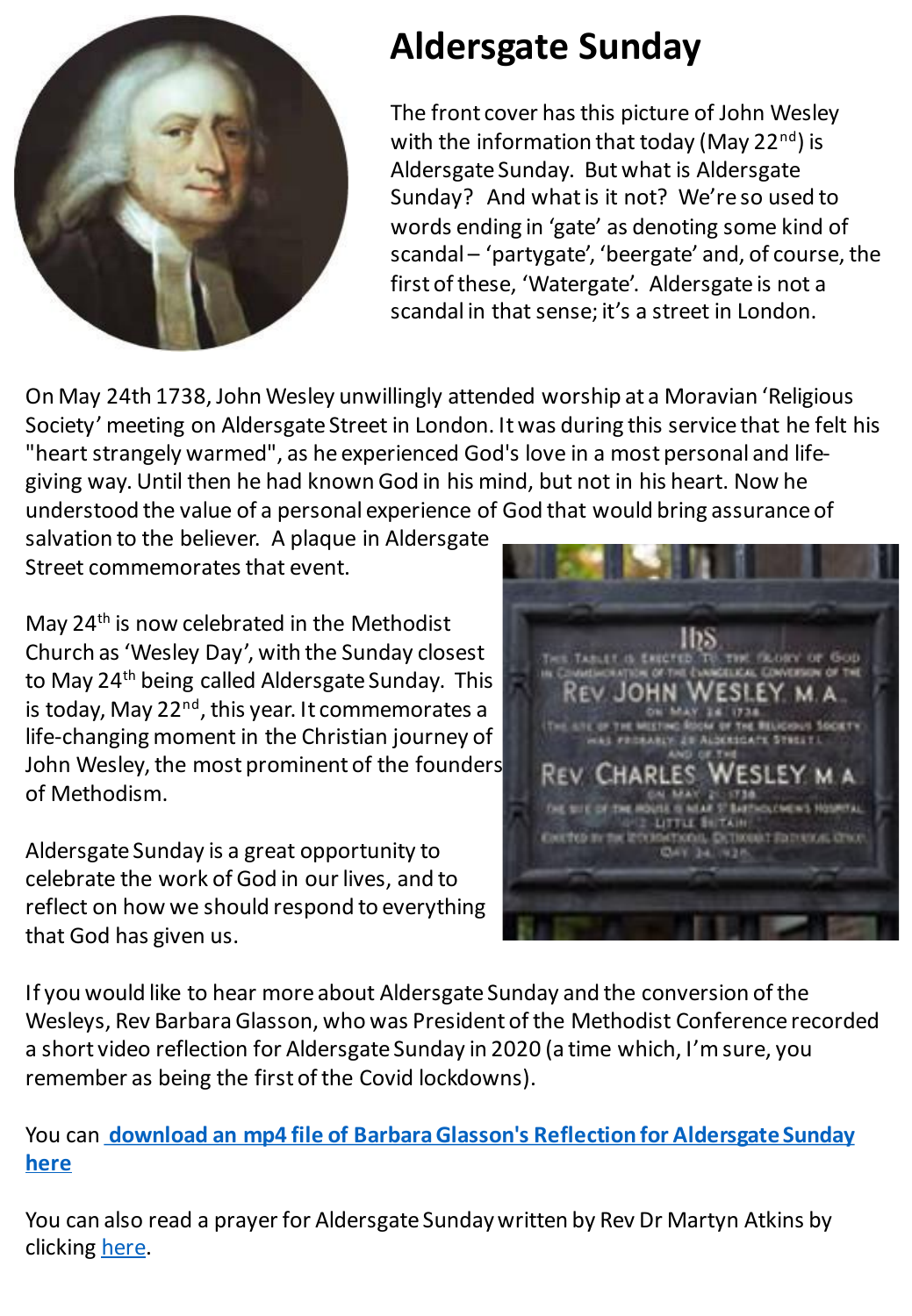

#### **General Church Meeting**

'The Constitutional Practice and Discipline of the Methodist Church' is the main governing document for Methodism in this country. It requires us to have a General Church Meeting at least once a year for:

"fellowship, for mutual counsel respecting the condition of the Local Church, including its financial affairs, for the election of church stewards and representatives and for any other purpose which the Conference may direct."

In practice, it's an opportunity for everyone to hear from the Stewards, from the Finance team and from others about 'what's going on' and to elect Stewards (we have names to put forward) and representatives from the Membership to sit on Church Council (ditto).

Before Covid, we had got into the habit of holding the General Church Meeting in the New School Hall after the Sunday morning Service. People would bring along a contribution to a 'bring and share' lunch and we'd have the meeting at about 1.30 when everyone was ready. The meeting itself would usually last less than an hour.

Of course, during the pandemic we couldn't do that: Zoom was (of course) our friend.

This year, we're reverting to the Service – lunch – General Church Meeting approach. The General Church Meeting will take place on Sunday 17 July.

So this is all a long-winded way of saying: "Can you write General Church Meeting" into your diaries, please?

#### Richard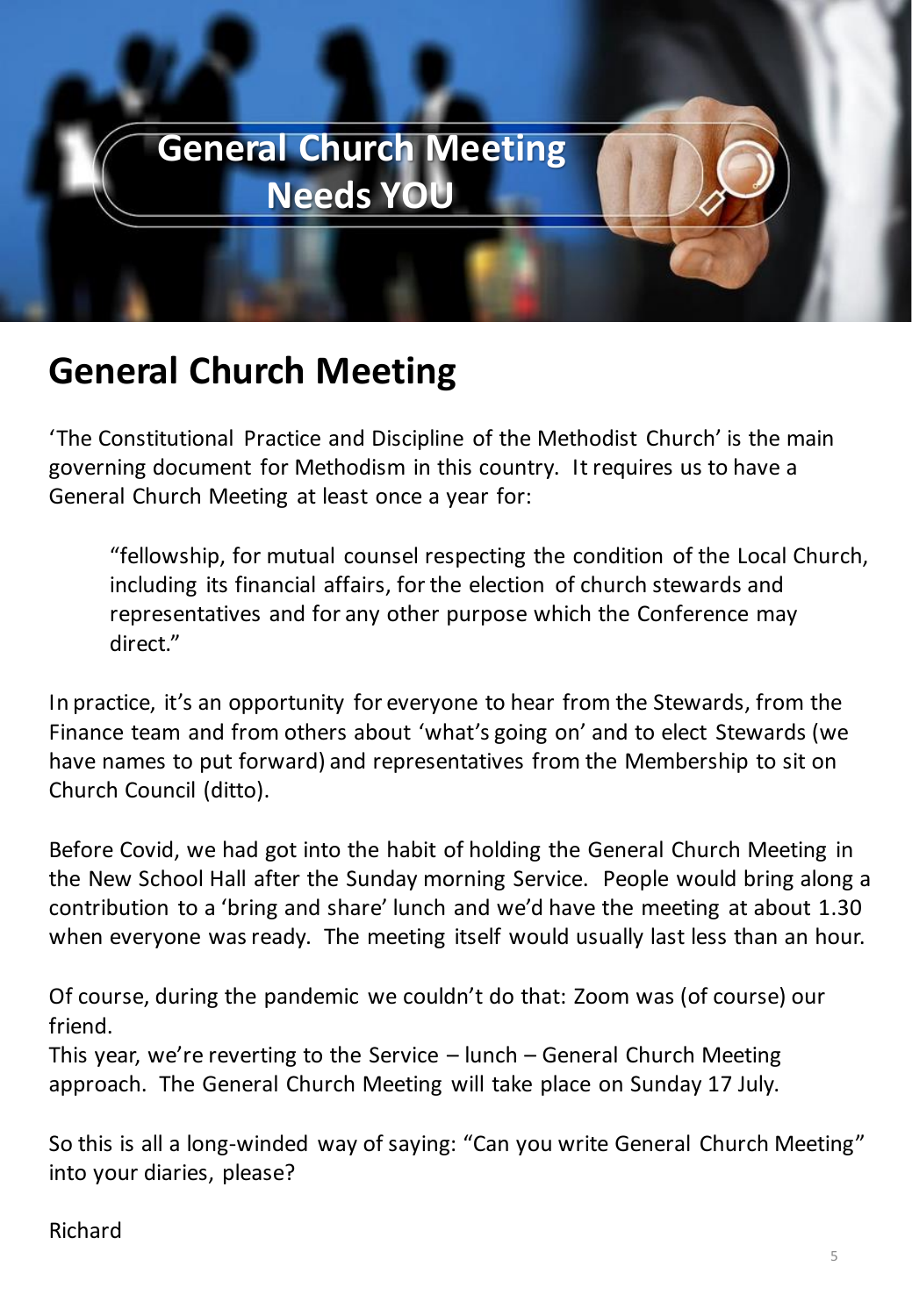

*Our Church Family*



Please remember in your prayers:

- Joyce and Peter
- Margaret and Martin
- Jean B
- Chris, Olga, David and Ruth
- Julie, Sarah and Philippa
- Vivienne, Graham and Alice
- Shamun M (son of Francis)
- All those taking exams at present
- Graham (brother of Pauline Elson)
- All refugees arriving and arrived in the UK, especially for Ukrainian families, that they will find peace and a good life here

### **This Week at Kempston East**

| Tuesday May 24th  | 2.00 <sub>pm</sub> | Tibbs Dementia in the New School Hall  |
|-------------------|--------------------|----------------------------------------|
| Friday May 27th   | 9.30am             | Parents and Toddlers meet in the Halls |
| Saturday May 28th | 4.00pm             | Soup Kitchen in the Church Garden      |

The latest Circuit Magazine is now available on the Circuit website, and also our website.

[www.kempstoneastmethodist.org/media.html](http://www.kempstoneastmethodist.org/media.html)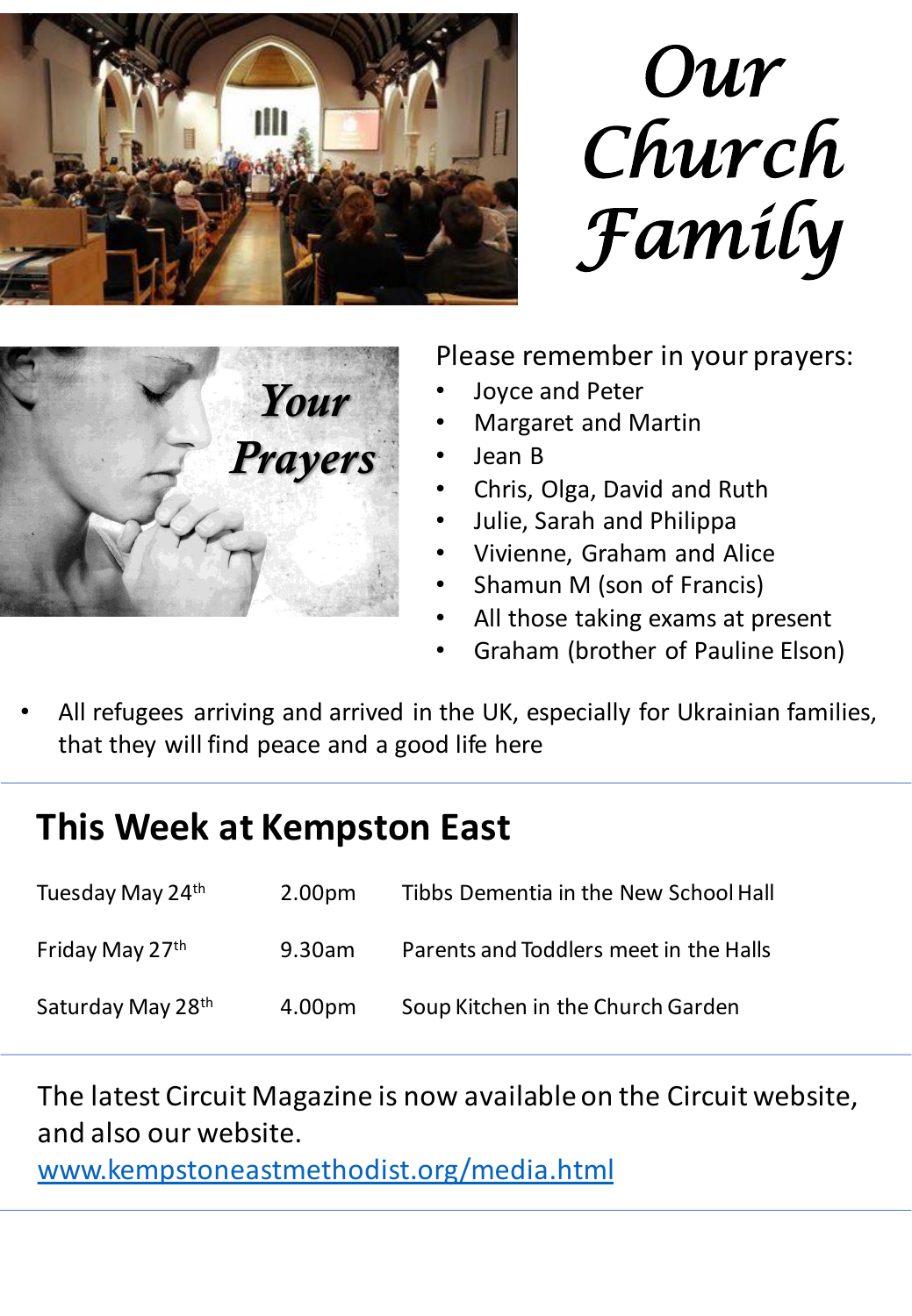# Worship at East

This week, our morning service at 10.30am will be led by Glynne Rowlands, one of our circuit local preachers. We will also be live streaming the service this week so those of you who connect in by YouTube can watch the service online here - <https://www.kempstoneastmethodist.org/live.html> An audio recording on CD will be available to those who normally receive these.

#### **Forthcoming Services at Kempston East**

| Sunday May 29th  | <b>Brian Addington</b>                                 |
|------------------|--------------------------------------------------------|
| Sunday June 5th  | Rev Michael Giles – Holy Communion and Songs of Praise |
| Sunday June 12th | Rev Michael Giles - Baptism                            |

#### **Summary of Guidelines for Covid-safe Services at Kempston East**

Although you are no longer legally required to wear a face covering while in the church and halls, you may decide to still carry on doing this to protect both yourself and others. That is a personal choice and we should respect people's personal decisions in this.

With this in mind, we will still be reserving the back three rows of the church for people who do not wish to sit with those without a face covering so, **please do not sit in those rows if you have an uncovered face**!

Other than that, you can sit anywhere but, from a courtesy point of view, please ask if it's Ok to sit next to or close to someone already in the row you're heading for.

The Circuit Methodist Women in Britain will be holding the Easter Offering Dedication Service at Priory Methodist Church at 4pm on Sunday June 12th. Each lady in the Methodist Church is automatically a member of MWIB and it would be great if you are able to be at that service - men are also very welcome.

If you would like any other information please see Pauline Ayres.